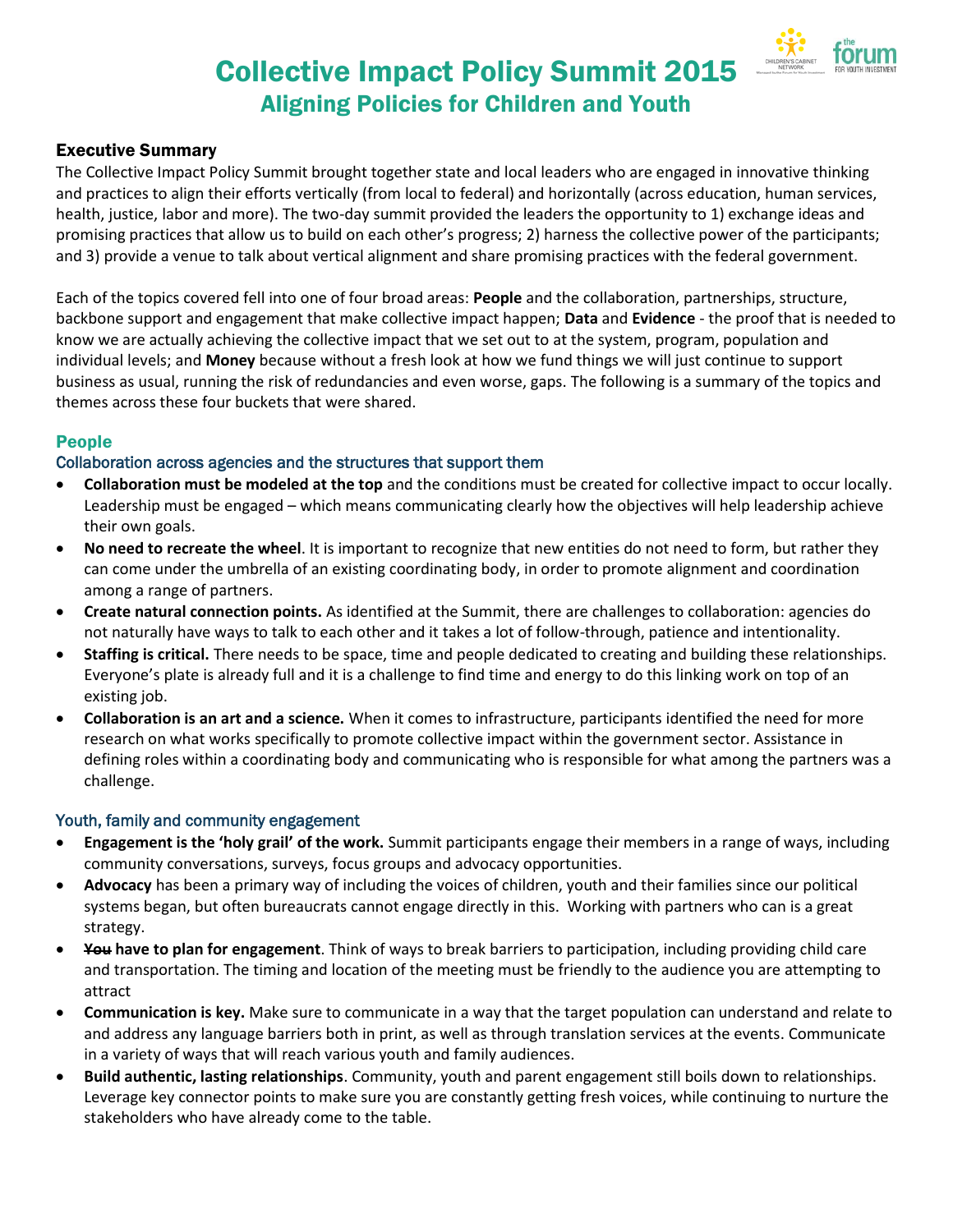

# Collective Impact Policy Summit 2015 Aligning Policies for Children and Youth

# **Money**

### Fiscal Mapping

- **Power in Numbers.** Unless a state or community has done a thorough children's budget analysis there is really no telling how much investment is being made in children and youth because investments are housed in various departments and come from different levels of government.
- **Staff it and institutionalize it.** The act of conducting a comprehensive children's budget analysis itself is illuminating. To do so once is nice but it is worth institutionalizing the collection of the fiscal information in this way to really make informed decisions going forward.
- **Base it on outcomes.** Most places have easy ways to pinpoint department-by-department investments in children. Understanding what is being invested across departments on the desired outcomes is less common but quite useful if a government is trying to hold themselves accountable for population level outcomes.
- **Have to overcome territoriality**. Agencies can think that putting the dollars into context in one big document is a power grab by a governor or mayor. It can be a hard sell and there is a bit of a fear of the unknown – of the many places that have conducted this type of fiscal map, none of them have had a scenario where this fear came to be.
- **Using the data.** To conduct a fiscal map can itself feel like a big challenge but it is not as difficult as getting people to use the data and analysis to inform budget decision-making going forward.

### Blending and Braiding Funding

- **Fragmentation breeds fragmentation**. The rigidity of silos is problematic and contagious. From congressional committee silos, federal agency silos to state silos in both the executive and legislative branches – policies come down to localities that have such restrictions that often render the resources almost unhelpful.
- **Too focused on compliance**. One result of these silos is an overreliance on compliance as a proxy for outcomes. Though not a root cause solution, allowing communities at least the flexibility to blend and braid funding streams if they can better achieve outcomes by doing so should be more broadly adopted at all levels of government.
- **Start small and show potential.** It can feel like a big risk to appropriators to let go of the compliance mentality, finding ways to allow smaller numbers of ready communities to demonstrate the value of blending and braiding funding is a good first step.

#### Social Impact Bonds

- **There is a continuum of options**. Not all places are ready to start with a Social Impact Bond (SIB). Begin by paying for program performance and move toward paying for outcomes, making government compacts without outside investors and then you can eventually set up these more complex arrangements between private investors and government.
- **Not all interventions fit this model.** Policymakers should be cautious and recognize that some interventions lend themselves to this model better than others. High cost, high touch services we currently invest in can be great fits.
- **Collective gains.** Many of the desired outcomes for a children's cabinet are shared outcomes and not the responsibility of any one department. As the SIB work evolves around the country, are there ways to think about how to monetize outcomes when they are collectively won and collectively beneficial?

#### Dedicated New Funding

- **Federal and state cuts have huge impact locally**. Many city and county leaders are stepping in to call for increased supports locally.
- **Local is more palatable to voters**. Voters in more than two dozen communities have put dedicated funding streams in place and seem to have a much higher tolerance for local tax increases than for state or federal ones to pay for their own children.
- **Being willing to stop funding some things**. To establish a certain level of confidence among skeptics and their perception of government funding, policymakers will need to make real progress in cutting out the ineffective investments.